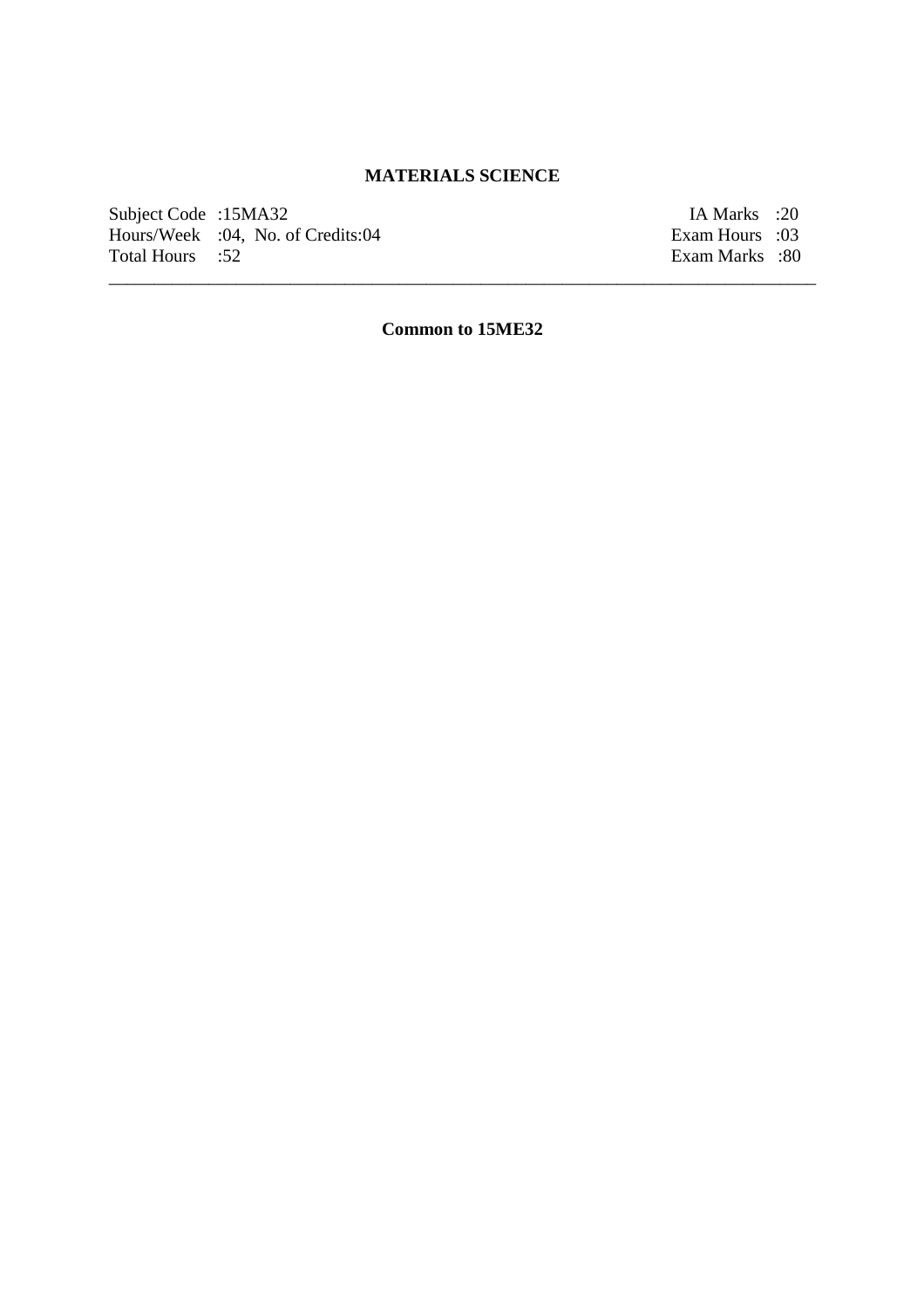### **THERMODYNAMICS**

\_\_\_\_\_\_\_\_\_\_\_\_\_\_\_\_\_\_\_\_\_\_\_\_\_\_\_\_\_\_\_\_\_\_\_\_\_\_\_\_\_\_\_\_\_\_\_\_\_\_\_\_\_\_\_\_\_\_\_\_\_\_\_\_\_\_\_\_\_\_\_\_\_\_\_\_\_\_

Subject Code :15MA33 IA Marks :20 Hours/Week :03 L + 02 T, No. of Credits:04 Exam Hours :03<br>Total Hours :52 Exam Marks :80

Exam Marks :80

### **COURSE OBJECTIVES**

The course intends to:

- 1. Impart fundamental concepts and laws of thermodynamics
- 2. Study PV and TS diagrams for various thermodynamic cycles
- 3. Make students understand entropy changes and write Tds relation.
- 4. Provide knowledge of phase changes in water
- 5. Introduce the concepts of refrigeration, psychrometry and air conditioning system.

#### **COURSE OUTCOMES**

After completion of course students are able to

- 1. Apply the laws of thermodynamics in analysis of thermodynamic systems.
- 2. Use PV and TS diagrams for analysis of different thermodynamic processes.
- 3. Evaluate entropy changes
- 4. Calculate enthalpy of water at its different phases
- 5. Calculate the refrigeration and air conditioning loads

### COURSE OUTCOMES

#### **UNIT - 1**

**Fundamental Concepts & Definitions**: Thermodynamics definition. Characteristics of system boundary and control surface, examples. Thermodynamic properties - definition and units, intensive and extensive properties. Thermodynamic state, state point, state diagram, path and process, quasi-static process, cyclic and non-cyclic processes; Thermodynamic equilibrium; Zeroth law of thermodynamics, Temperature; concepts, scales, fixed points and measurements.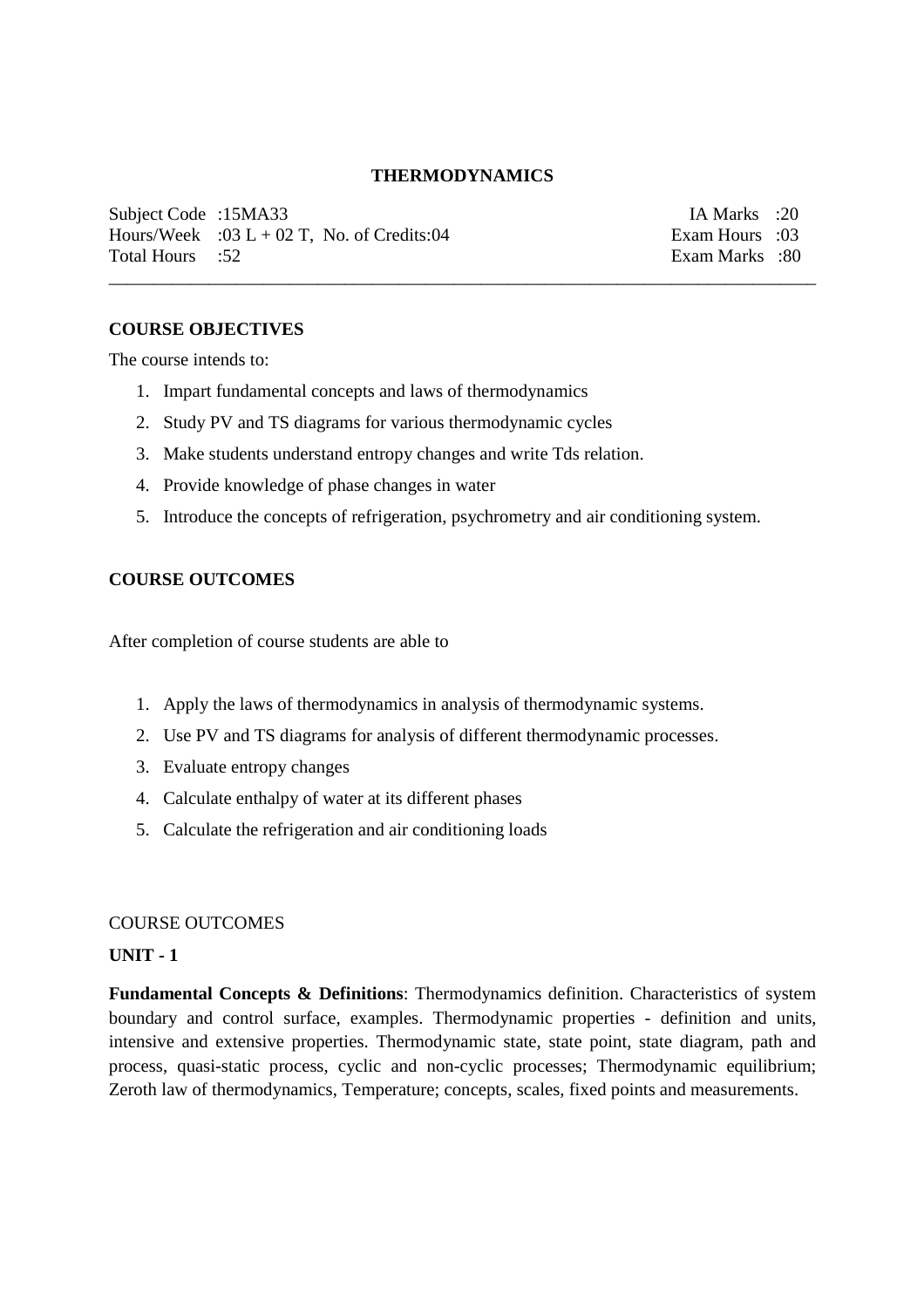**Work and Heat:** Thermodynamic definition of work; examples, sign convention, p-v diagrams.

# **10 Hours**

# **UNIT – 2**

**First Law of Thermodynamics:** Statement of the First law of thermodynamics, extension of the First law to non - cyclic processes. Specific heat at constant volume, enthalpy, specific heat at constant pressure, important applications.

**Second Law of Thermodynamics:** Kelvin - Planck statement of the Second law of Thermodynamics; PMM I and PMM II, Clausius statement of Second law of Thermodynamics, Equivalence of the two statements; Reversible and irrevesible processes; factors that make a process irreversible, reversible heat engines, Carnot cycle, Carnot principles. **10 Hours**

## **UNIT - 3**

**Gas power cycle:** Air Standard cycles: Carnot, Otto, Diesel, Dual and Stirling cycles, P-V and T-S diagrams, description, efficiencies and mean effective pressures, Comparison of Otto, Diesel and dual cycles.

**Vapour Power Cycles:** Carnot vapour power cycles, Simple Rankine cycle, T- S diagram, comparison of Carnot and Rankine cycles.

## **10 Hours**

## **UNIT – 4**

**Entropy:** Clasius inequality; Statement, proof, application to a reversible cycle. Entropy; definition, a property, change of entropy, principle of increase in entropy, calculation of entropy using Tds relations.

**Pure Substances:** P-T and P-V diagrams, triple point and critical points. Subcooled liquid, saturated liquid, mixture of saturated liquid and vapour, saturated vapour and superheated vapour states of pure substance with water as example. Enthalpy of change of phase (Latent heat). Dryness fraction (quality), Steam tables and its use.

# **10 Hours**

# **UNIT - 5**

**Refrigeration:** Vapour compression refrigeration system ; description, analysis, refrigerating effect, capacity , power required, units of refrigeration, COP , Refrigerants and their desirable properties. Air cycle refrigeration; reversed Carnot cycle, reversed Brayton cycle, Vapour absorption refrigeration system. Calculation of refrigeration load with examples.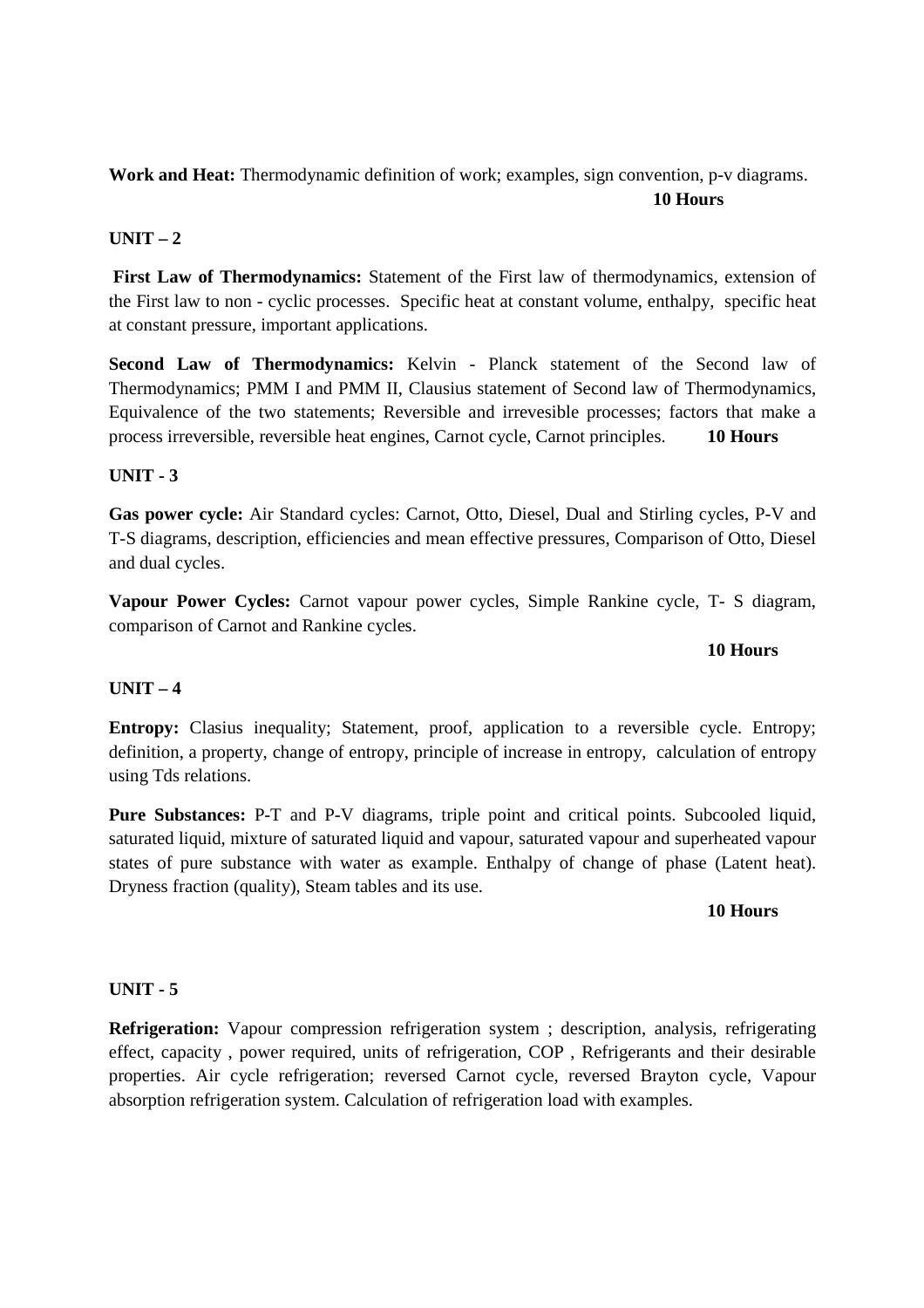**Psychometry:** Atmospheric air and psychometric properties; Dry bulb temperature, wet bulb temperature, dew point temperature; partial pressures, specific and relative humidities. Construction and use of psychometric chart . Analysis of various processes; heating, cooling , dehumidifying and humidifying. Summer and winter air conditioning. Calculation of air conditioning load with examples.

## **10 Hours**

## TEXT BOOKS:

- 1. Basic and Applied Thermodynamics, P.K.Nag, 2nd Ed., Tata McGraw Hill Pub. 2002
- 2. Applied Thermodynamics, Rajput, Laxmi Publication
- 3. Fundamentals of Classical Thermodynamics, G.J.Van Wylen and R.E.Sonntag, Wiley Eastern.

## REFERENCE BOOKS:

1. Thermodynamics, An Engineering Approach, Yunus A.Cenegal and Michael A.Boles, Tata McGraw Hill publications, 2002

- 2. Engineering Thermodynamics, J.B.Jones and G.A.Hawkins, John Wiley and Sons.
- 3. An Introduction to Thermodynamcis, Y.V.C.Rao, Wiley Eastern, 1993,
- 4. B.K Venkanna, Swati B. Wadavadagi "Basic Thermodynamics, PHI, New Delhi, 2010

## **Data Hand Book:**

1. Thermodynamic data hand book, B.T. Nijaguna.

2. Properties of Refrigerant & Psychometric (tables & Charts in SI Units), Dr. S.S. Banwait, Dr. S.C. Laroiya, Birla Pub. Pvt. Ltd., Delhi, 2008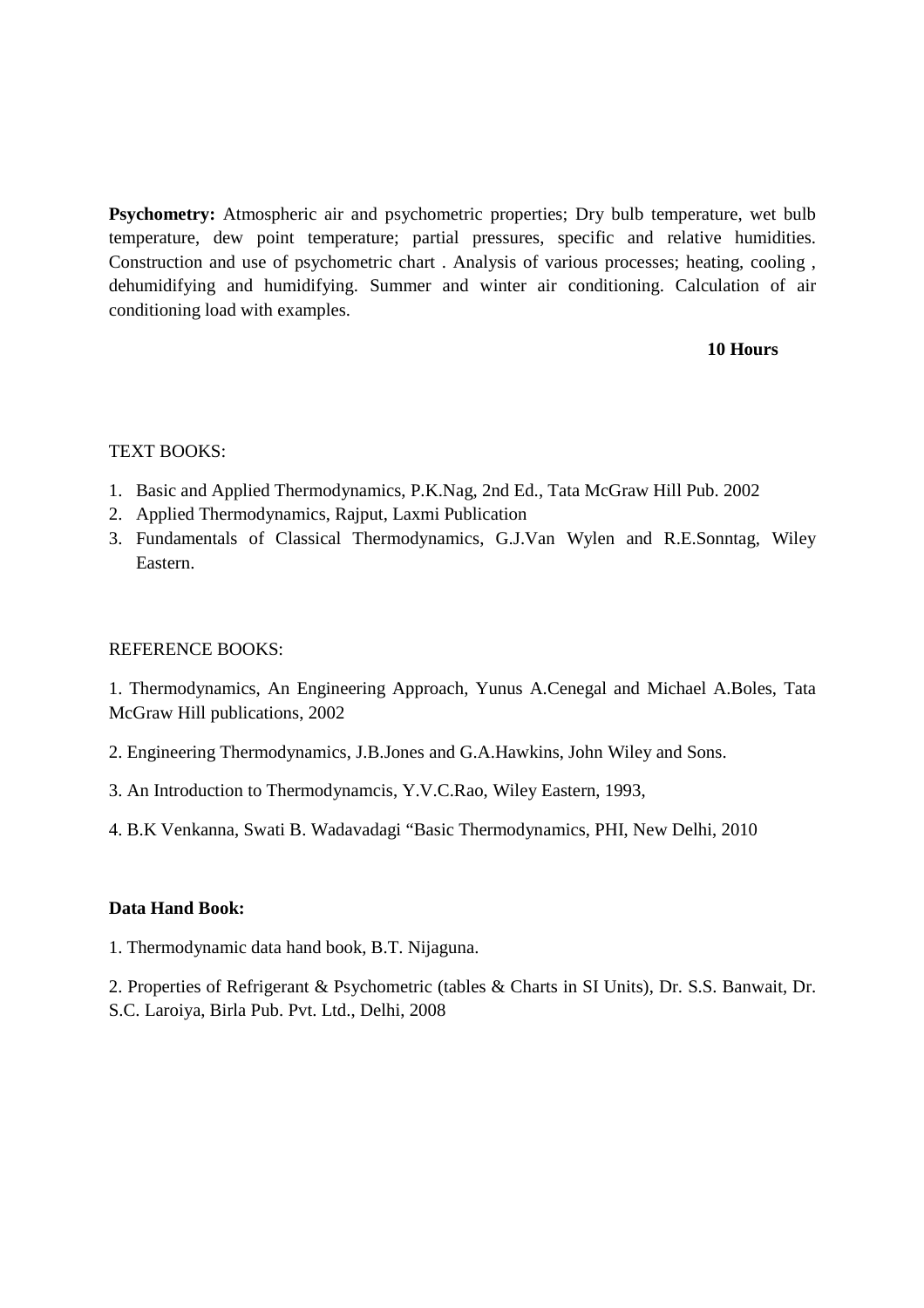# **MECHANICS OF MATERIALS**

Subject Code :15MA34 IA Marks :20<br>
Hours/Week :03L+02T, No. of Credits:04 Exam Hours :03 Hours/Week :03L+02T, No. of Credits:04<br>Total Hours :52

Exam Marks :80

**Common to 15ME34**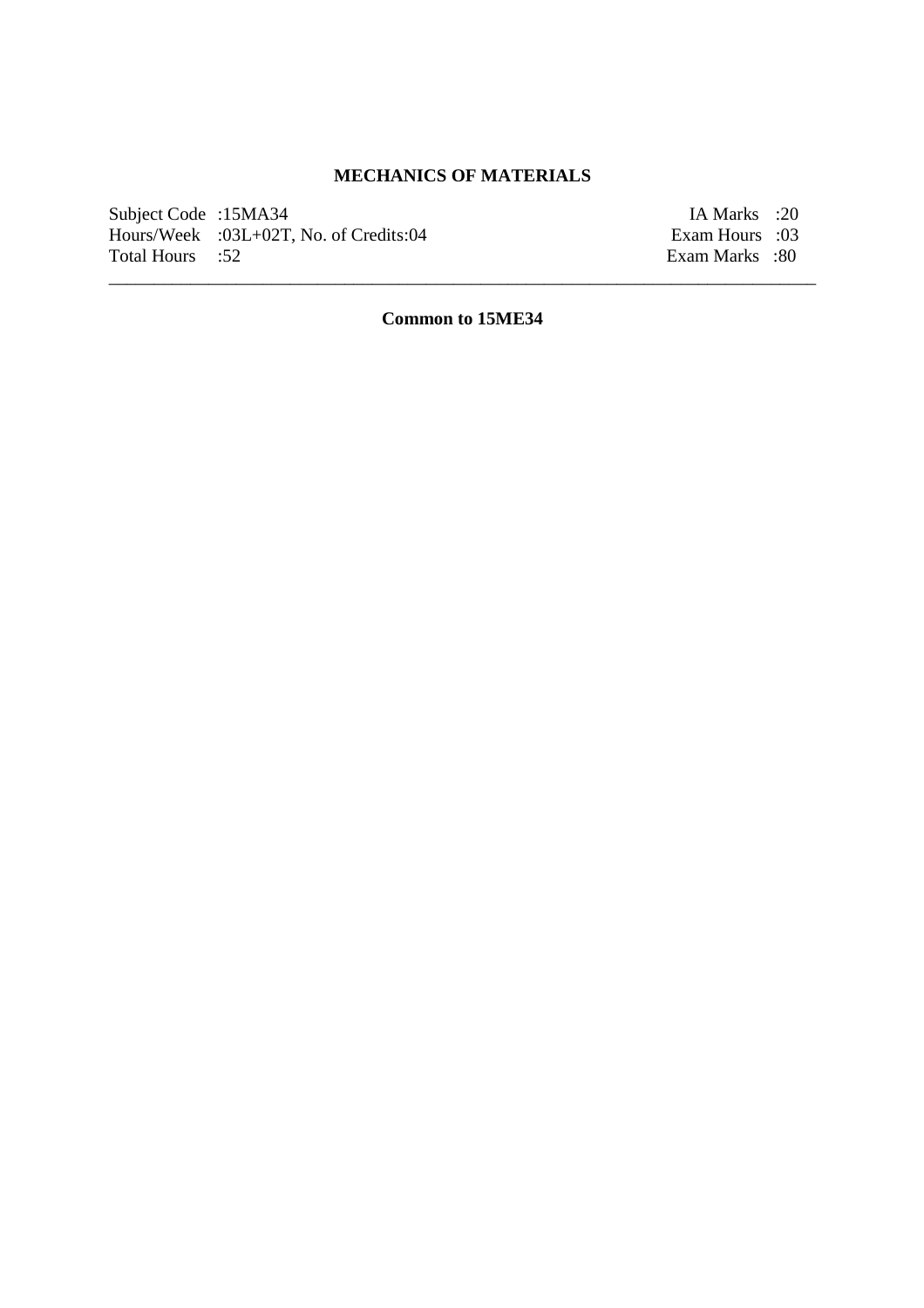### **FOUNDRY TECHNOLGY**

\_\_\_\_\_\_\_\_\_\_\_\_\_\_\_\_\_\_\_\_\_\_\_\_\_\_\_\_\_\_\_\_\_\_\_\_\_\_\_\_\_\_\_\_\_\_\_\_\_\_\_\_\_\_\_\_\_\_\_\_\_\_\_\_\_\_\_\_\_\_\_\_\_\_\_\_\_\_

Subject Code :15MA35 IA Marks :20 Hours/Week :04 L, No. of Credits:04 Exam Hours :03 Total Hours :52 Exam Marks :80

## **Course Objectives:**

This course provides:

- 1. A basic understanding of foundry practice and metal casting as one of the important manufacturing processes.
- 2. An explanation of the fundamental process of solidification of pure metals and alloys.
- 3. Sand molding and permanent die molding are explained in detail.
- 4. The standard foundry practices for casting of ferrous and non-ferrous alloys elaborated.
- 5. An overview of the designing of molds, casting defects, inspection and testing of castings and modernization of foundries

#### **Course outcomes:**

The student shall:

- 1. Have an Understand the technology, variables and complexity involved in producing a casting.
- 2. Be able to make selection of the type of furnace required for any specific casting problem and design the pattern requirement.
- 3. Have the basic knowledge for selecting the type of sand, for molds and cores as well as the molding process.
- 4. Know about the special molding processes and when their use is warranted.
- 5. Have a broad knowledge of casting of ferrous and non-ferrous alloys and of the inspection techniques to detect casting defects.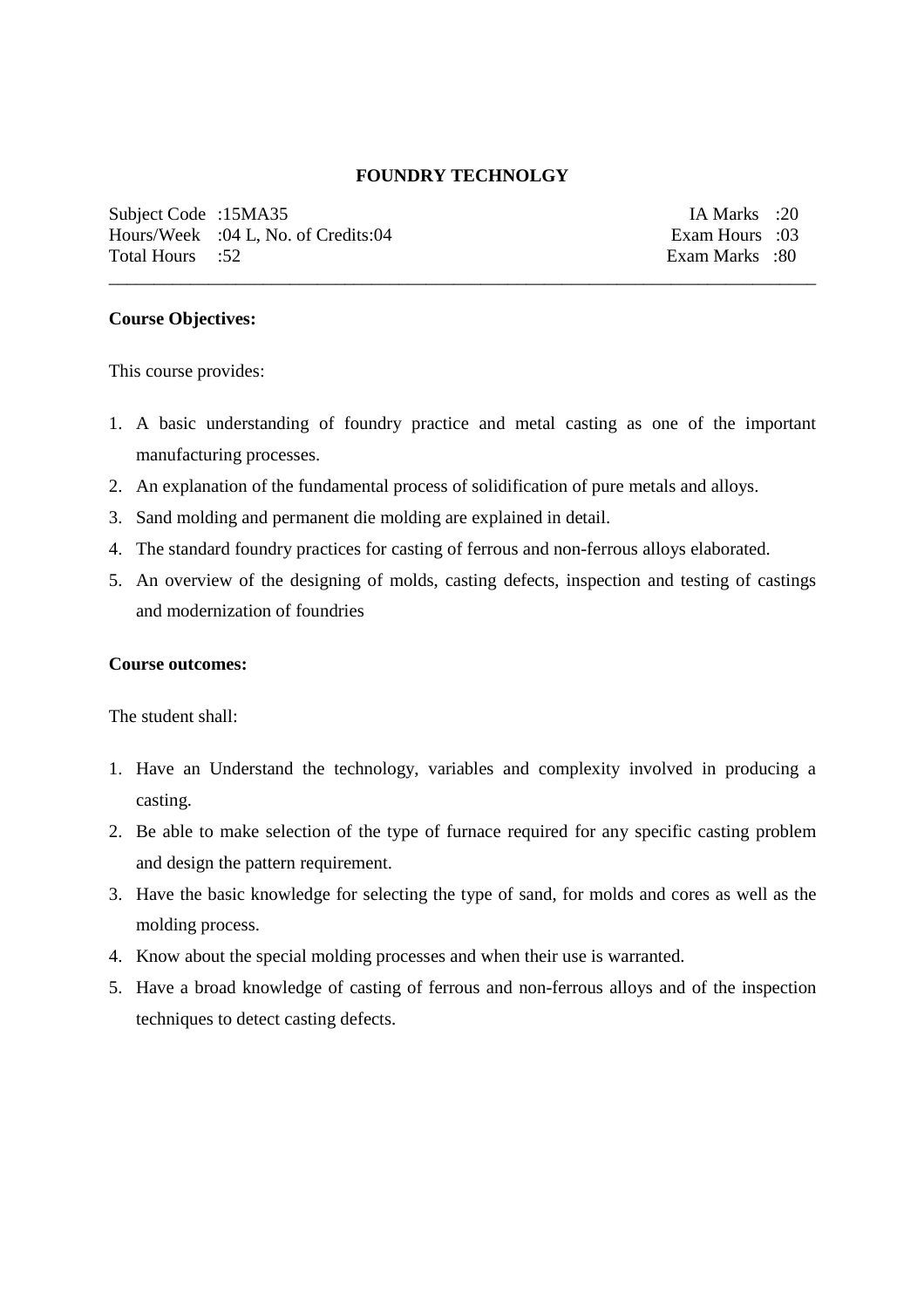### **UNIT-1**

**Introduction:**Introduction to casting process and the steps involved; Components produced by casting process, Comparison of metal casting with metal joining, Advantages and limitations of casting process; Overview of the industry

**Solidification of metals: Introduction, freezing of** pure metals; Nucleation and Growth, shrinkage, solidification of alloys; dendritic growth and segregation; shrinkage in alloys; Alloys freezing in two stages; solidification process in eutectic and non-eutectic alloys; Properties related to the solidification mechanism – Fluidity, Hot tearing or hot cracking, Evolution of dissolved gases, Effect of inoculation; Solidification of actual castings; Progressive and directional solidification; Centerline feeding resistance; Rate of solidification; Chvorinov's Rule.

(11 Hours)

#### **UNIT-2**

Foundry Furnaces: Types of foundry furnaces – crucible, pot and reverberatory furnace; Cupola; Electric arc furnace, Induction furnace.

Patterns and pattern making: Definition, functions; Materials used for patterns, pattern allowances and their significance; Classification of patterns; BIS colour coding of patterns, Core boxes. (10 Hours) and the contract of the contract of the contract of the contract of the contract of the contract of the contract of the contract of the contract of the contract of the contract of the contract of the cont

#### **UNIT-3**

**Sand molding:** Types and requirements of base sand; Binders and additives used – types and properties; Molding tools and equipment – hand molding tools, molding machines – Jolt type, squeeze type, Jolt and Squeeze type and Sand slinger; Cores – types, core prints, core venting and baking, core shifting and chaplets, method of making cores, binders used, core sand molding; Gating systems - principles and types of gates and risers, gating ratios and chills, riser location and design in actual casting; Molding processes – bench molding, floor molding, pit molding, stack molding, green sand molding, dry sand molding, loam molding, machine molding.

(10 Hours)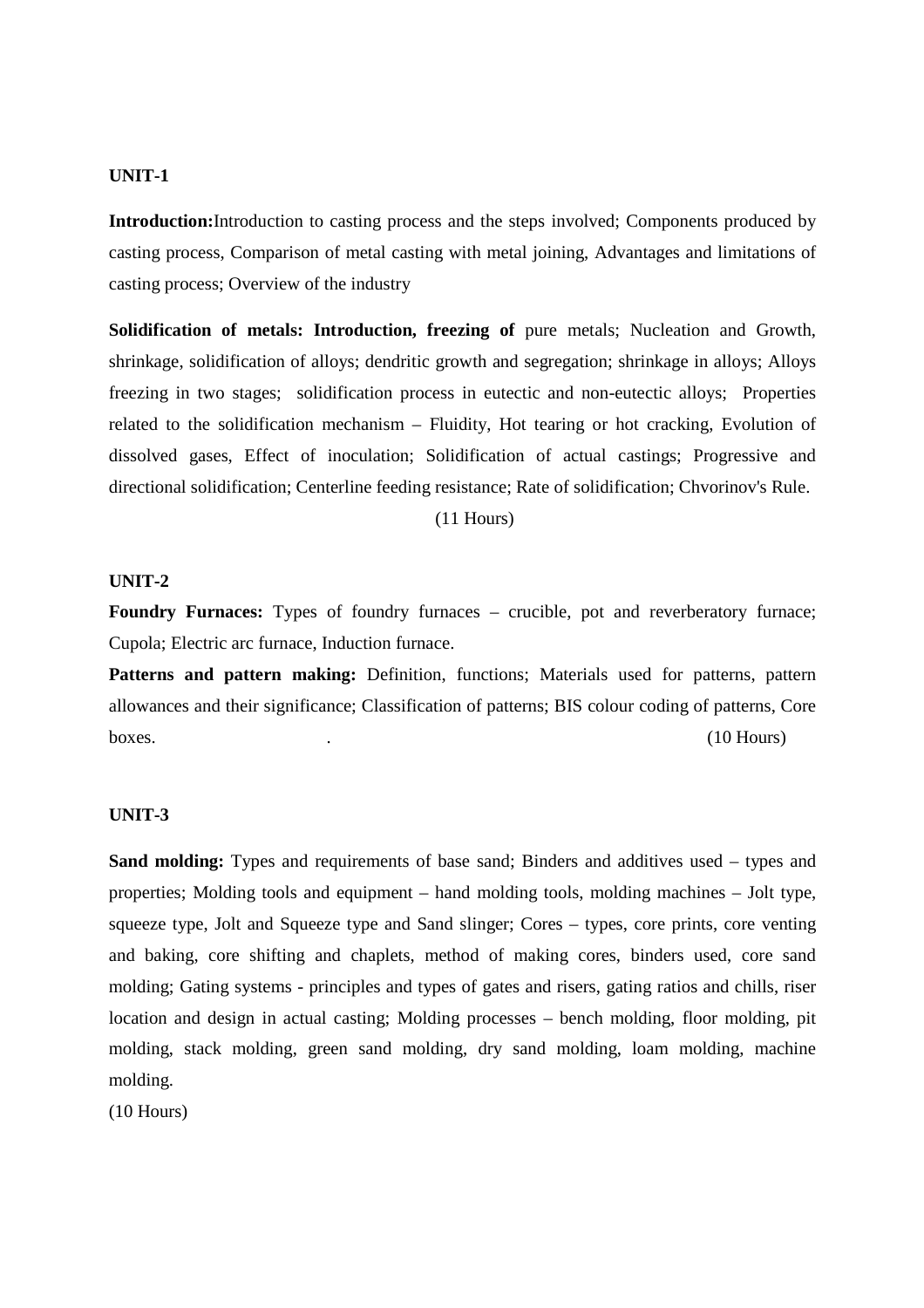#### **UNIT-4**

**Special Molding Processes:** Study of important molding processes, No bake molds, Flask less molds, Sweep mold, CO2 mold, Shell mold, Investment mold. Metal Molds: Gravity die casting, Pressure die casting, Centrifugal casting, Squeeze casting, Slush casting, Thixo-casting, Continuous casting.Non-metal molding, Plaster and Ceramic molding; Expandable pattern mold casting. Finishing processes: Fettling and cleaning of castings; removal of gates and risers, grinding. Non-Ferrous Foundry practice: Casting of Al-Si and Al-Mg alloys, Cu-base casting alloys.

#### **11 Hours**

## **UNIT – 5**

**Foundry Practices of Cast Irons, Steels, Inspection and Testing of Castings:** Foundry practice for cast irons – gray iron, white cast iron; Ductile iron, malleable iron, SG iron, Steel castings – steel melting in the foundry; Metallurgy of cast steel; Casting design considerations; Inspection and testing of castings: Defects in castings – types, causes and remedies; Inspection and non-destructive testing of castings. Modernization and mechanization of foundry; Material handling; Pollution control in foundry; Application of computers in casting process; Software available for casting process simulation.

#### **10 Hours**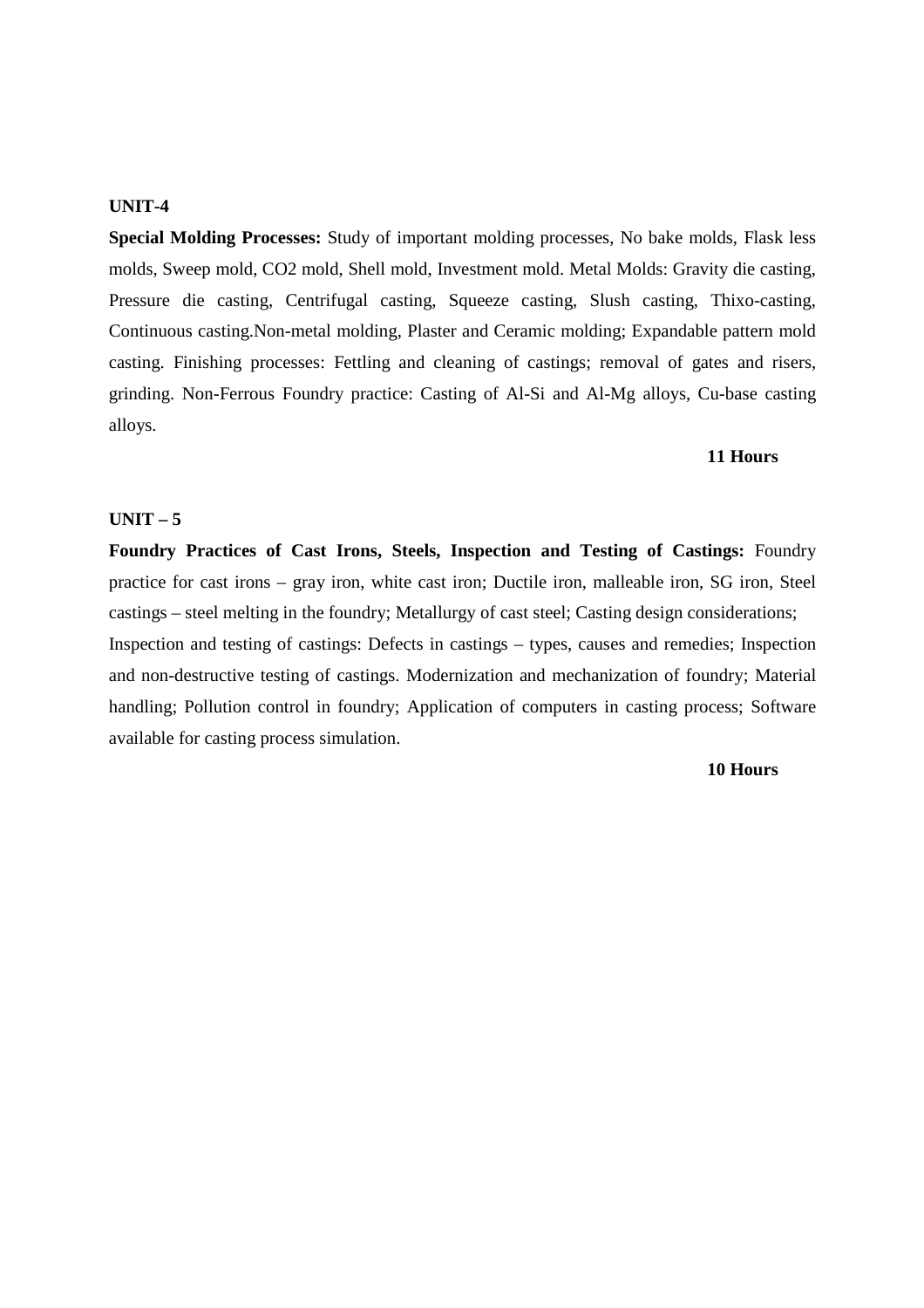TEXT BOOKS:

- 1. R.A.Flinn, "Fundamentals of Metal casting", Addison Wesley, 1963.
- 2. R.W. Heine, C.R.Loper & P.C. Rosenthal, "Principles of Metal casting", Tata McGraw Hill, 2001.

## REFERENCE BOOKS

- 1. R.A. Lindberg, "Processes and Materials for Manufacturing", 4<sup>th</sup> Ed, Pearson Education, 2006.
- 2. P.N.Rao, "Manufacturing Technology: Foundry, forming and welding", 3<sup>rd</sup> Ed., Tata McGraw Hill, 2003.
- 3. "ASM Handbook: Volume 15: Casting" 9<sup>th</sup> Ed., American Society of Metals, Ohio, 2008.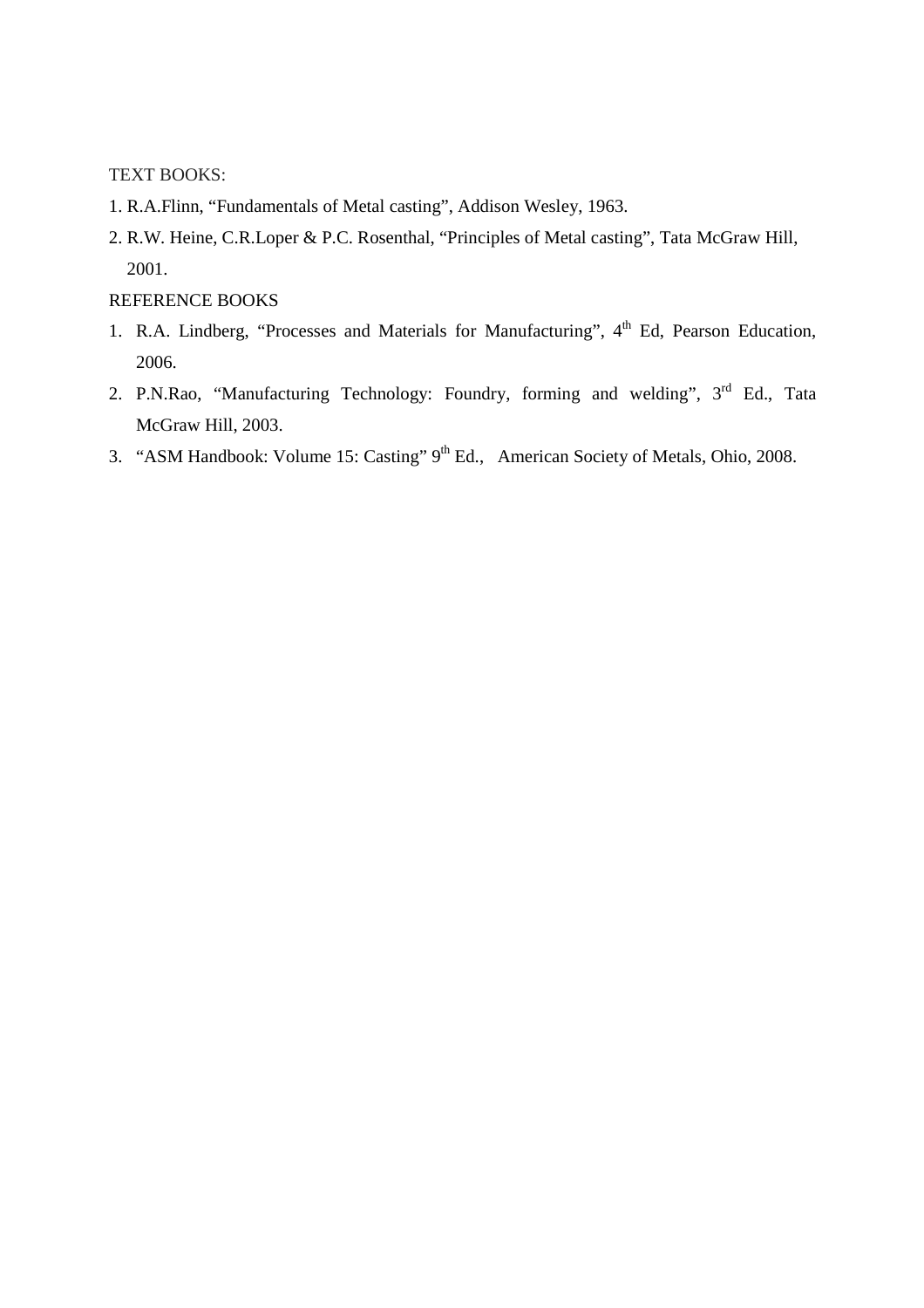# **COMPUTER AIDED MACHINE DRAWING**

| Subject Code: 15MA36 |                                           | IA Marks :20   |  |
|----------------------|-------------------------------------------|----------------|--|
|                      | Hours/Week $:02L+04P$ , No. of Credits:04 | Exam Hours :03 |  |
| Total Hours :52      |                                           | Exam Marks :80 |  |

**Common to 15ME36A / 46A**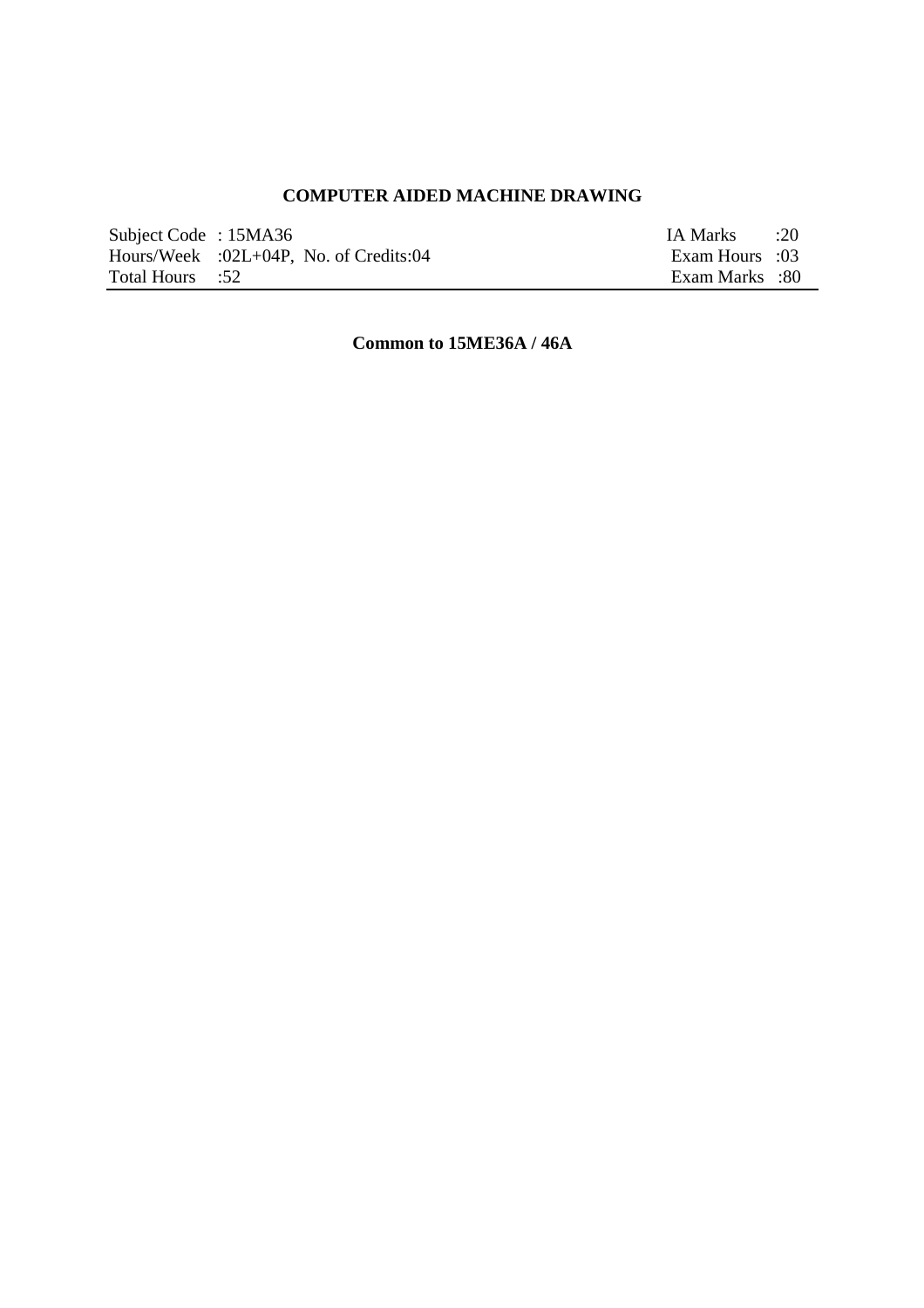# **MATERIAL TESTING LABORATORY**

| Subject Code: 15MAL37 |                                          | IA Marks :20   |  |
|-----------------------|------------------------------------------|----------------|--|
|                       | $Hours/Week$ :01L+02P, No. of Credits:04 | Exam Hours :03 |  |
| Total Hours :42       |                                          | Exam Marks :80 |  |

**Common to 15MEL37A / 47A**